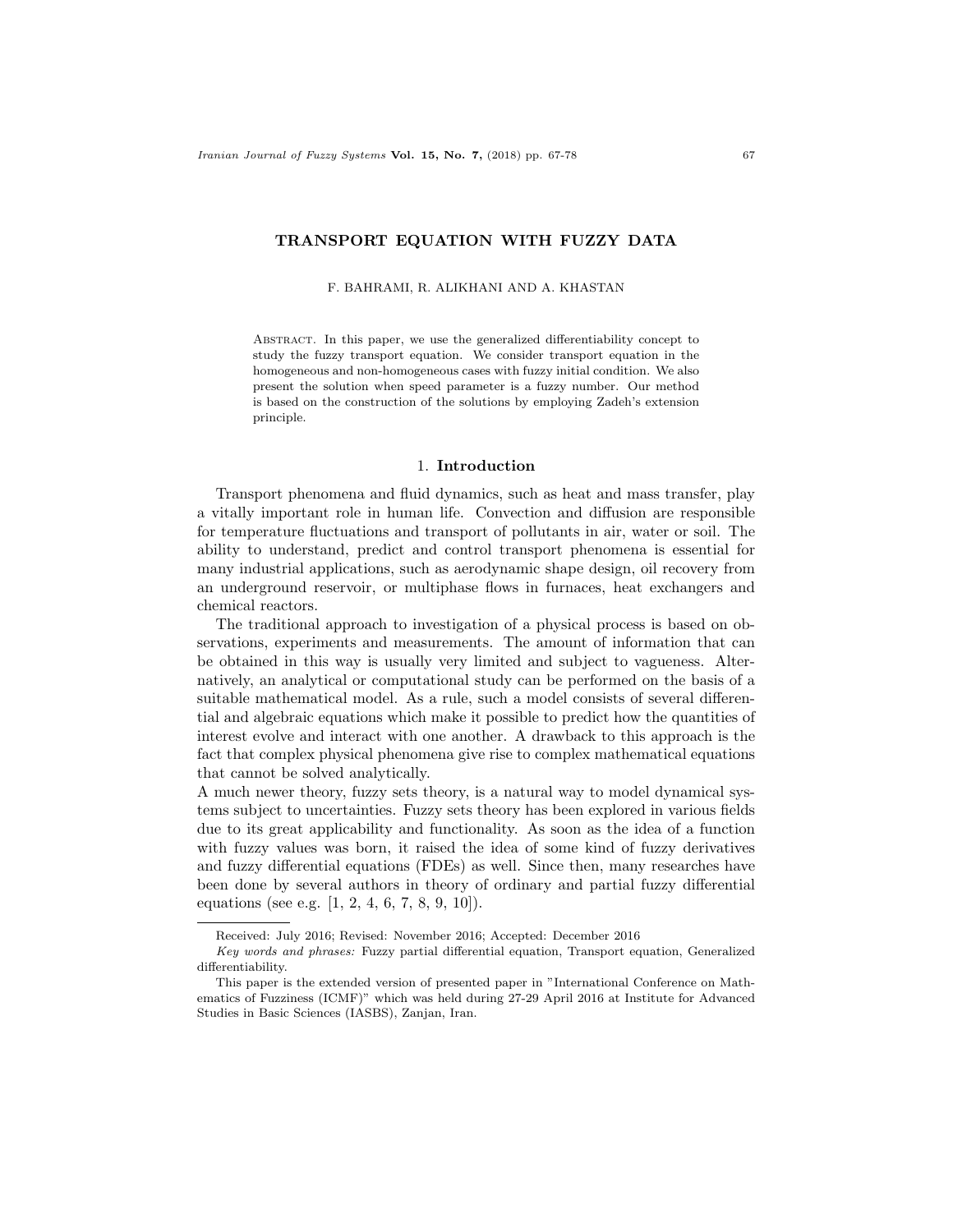In this paper, we study the linear first order fuzzy transport equation. Let  $u(x, t)$ represent the density or the concentration of a physical quantity  $Q$  and  $q(u)$  be its flux function. The equation

$$
u_t + q(u)_x = 0,
$$

express the law of mass conservation in physics. The type of flux function depending on the involving model should be established. Let consider a simple convectiondiffusion model of a pollutant on the surface or narrow channel. A water stream of constant speed  $v$  transports the pollutant along the direction of the  $x$  axis. In this case the flux function is  $q(u) = vu$  and we obtain the simple transport equation

$$
u_t + vu_x = 0,
$$

where v is the stream speed. To determine the evolution of the concentration  $u$ , we need its initial profile,  $u(x, 0)$ . A nonhomogenous transport equation

$$
u_t + v u_x = f(x, t),
$$

describes the effect of an external distributed source along the channel. The function  $f(x, t)$  represents the intensity of the source, measured in concentration per unit time. In some more realistic models, the speed or initial profile are linguistic variables for instance, fast, slow, far, close, and etc. In this case the mass distribution  $u(x, t)$  becomes a linguistic variable and the transport equation is changed to a fuzzy transport equation. In this study, we intend to investigate the effect of uncertainties on the mass distribution. We focus on fuzzy transport equation in homogenous and nonhomogenous cases. Our method is based on construction of solutions.

The remainder of this paper is organized as follows. In Section 2, we provide some preliminary information. In Section 3, we study homogeneous transport equations. In Section 4, the solution of non-homogeneous equation is given. Transport equation by non-precise speed is studied in Section 5.

#### 2. Preliminaries

In this section we gather together some definitions and results from the literature, which we will use throughout the paper.

The space of fuzzy numbers (see e.g. [5]), denoted by  $\mathbb{R}_{\mathcal{F}}$ , is the set of functions  $u : \mathbb{R} \to [0, 1]$  such that satisfy the following properties:

(i) u is normal, i.e. there exists  $x_0 \in \mathbb{R}$  such that  $u(x_0) = 1$ ,

(ii) u is fuzzy convex, i.e.  $u(tx+(1-t)y) \ge min\{u(x), u(y)\}, \forall x, y \in \mathbb{R}, t \in [0,1],$  $(iii)$  u is upper semicontinuous,

 $(iv)$   $[u]$ <sup>0</sup> =  $cl\{x \in \mathbb{R} \mid u(x) > 0\}$  is compact, here  $clA$  denotes the closure of A.

For  $0 < \alpha \leq 1$ ,  $\alpha$ -cuts of  $u \in \mathbb{R}_{\mathcal{F}}$  is defined by  $[u]^{\alpha} = \{x \in \mathbb{R} \mid u(x) \geq \alpha\}$ . Then from  $(i)-(iv)$  it follows that for any  $\alpha \in [0,1]$ ,  $[u]^\alpha$  is a bounded closed interval and we denote it by  $[u]^\alpha = [u^\alpha_-, u^\alpha_+]$ . For  $u, v \in \mathbb{R}_{\mathcal{F}}, \lambda \in \mathbb{R}$ , we define the addition  $u+v$ and scalar multiplication  $\lambda u$  as  $[u + v]^{\alpha} = [u]^{\alpha} + [v]^{\alpha}$  and  $[\lambda u]^{\alpha} = \lambda [u]^{\alpha}$ , where  $[u]^\alpha + [v]^\alpha$  and  $\lambda[u]^\alpha$ , mean the usual addition of two subsets of R and the usual product between a scalar and a subset of  $\mathbb R$  respectively (see e.g. [5]).

The fuzzy number u is called positive if  $supp(u) \subset (0,\infty)$  where  $supp(u) = \{x \in$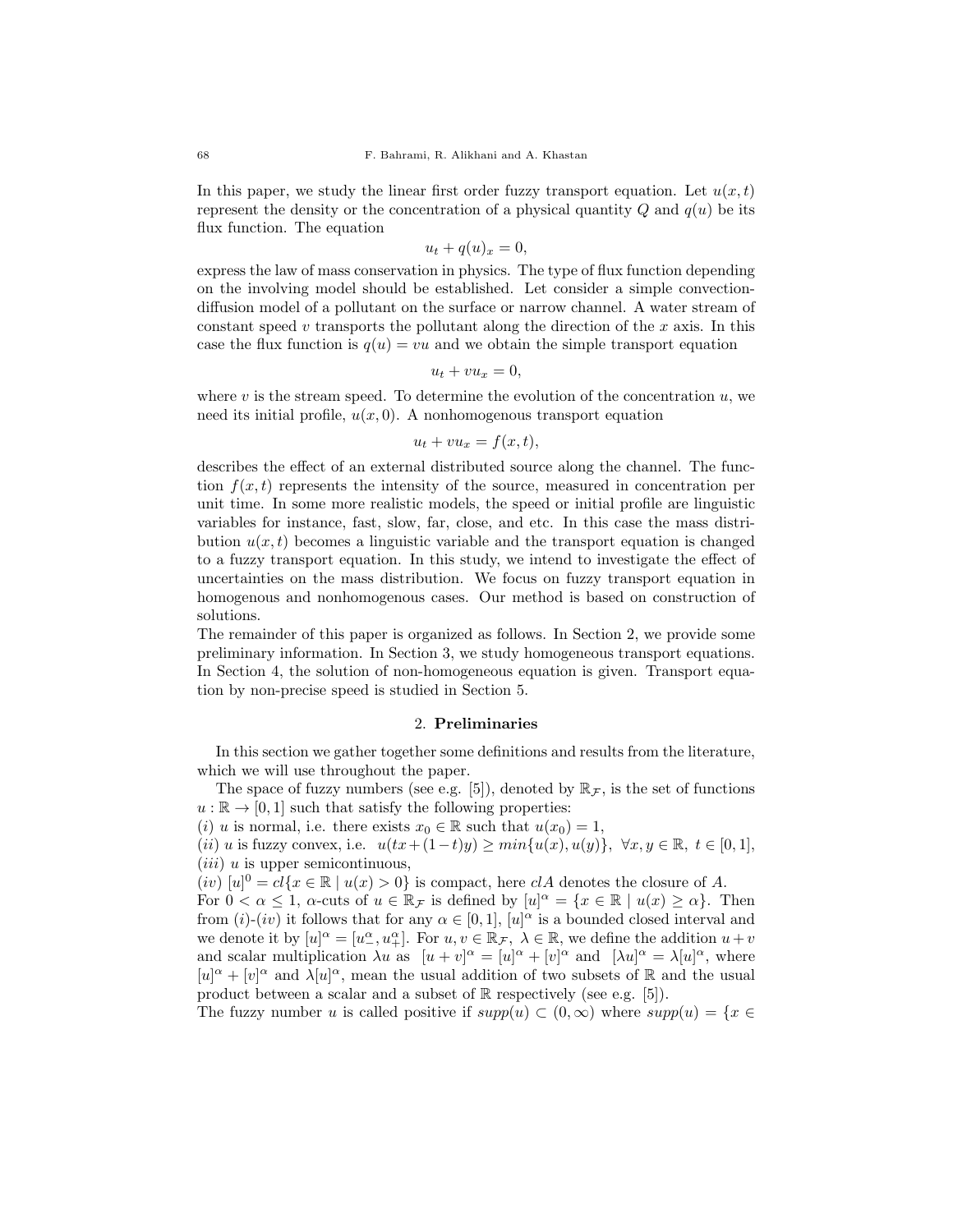$\mathbb{R}|u(x) > 0$ . We denote by  $\mathbb{R}_{\mathcal{F}}^+$ , the space of all positive fuzzy numbers. Similarly we denote  $\mathbb{R}^-_{\mathcal{F}}$ , the space of all negative fuzzy numbers where  $u \in \mathbb{R}^-_{\mathcal{F}}$  if and only if  $supp(u) \subset (-\infty, 0).$ 

Let  $u, v \in \mathbb{R}_{\mathcal{F}}$ . If there exists a unique fuzzy number  $w \in \mathbb{R}_{\mathcal{F}}$  such that  $v + w = u$ , then w is called the H-difference of u, v and is denoted by  $u \ominus v$  (see e.g. [5]).

If  $u, v \in \mathbb{R}_{\mathcal{F}}$ , the distance between u and v is defined by

$$
D(u, v) = \sup_{\alpha \in [0, 1]} max\{|u^{\alpha} - v^{\alpha} \rangle, |u^{\alpha} - v^{\alpha} \rangle\}.
$$

The following properties of distance  $D$  are well-known (see e.g. [5])

 $D(u_1 + u_2, u_1 + u_3) = D(u_2, u_3), \quad \forall u_1, u_2, u_3 \in \mathbb{R}_{\mathcal{F}},$  $D(\lambda u_1, \lambda u_2) = |\lambda| D(u_1, u_2), \quad \forall \lambda \in \mathbb{R}, \ \forall u_1, u_2 \in \mathbb{R}_{\mathcal{F}},$  $D(u_1 + u_2, u_3 + u_4) \le D(u_1, u_3) + D(u_2, u_4), \quad \forall u_1, u_2, u_3, u_4 \in \mathbb{R}_{\mathcal{F}},$ 

also if there exist H-differences  $u_1 \ominus u_2$  and  $u_3 \ominus u_4$ , we conclude

$$
D(u_1 \ominus u_2, u_3 \ominus u_4) = D(u_1 + u_4, u_3 + u_2), \quad \forall u_1, u_2, u_3, u_4 \in \mathbb{R}_{\mathcal{F}},
$$

and  $(\mathbb{R}_\mathcal{F}, D)$  is a complete metric space.

## **Lemma 2.1.** *(See e.g.* [5].*)*

(i) If we denote  $\tilde{0} = \chi_{\{0\}}$ , then  $\tilde{0} \in \mathbb{R}_{\mathcal{F}}$  is neutral element with respect to  $+$ , i.e.  $u + 0 = 0 + u = u$ , for all  $u \in \mathbb{R}_{\mathcal{F}}$ .

(ii) With respect to  $\tilde{0}$ , none of  $u \in \mathbb{R}_{\mathcal{F}} \setminus \mathbb{R}$ , has opposite in  $\mathbb{R}_{\mathcal{F}}($  with respect to +). (iii) For any  $a, b \in \mathbb{R}$  with  $a, b \ge 0$  or  $a, b \le 0$  and any  $u \in \mathbb{R}_{\mathcal{F}}$ , we have  $(a + b)u =$  $au + bu$ . For general  $a, b \in \mathbb{R}$ , the above property does not hold.

(iv) For any  $\lambda \in \mathbb{R}$  and any  $u, v \in \mathbb{R}_{\mathcal{F}}$ , we have  $\lambda(u+v) = \lambda u + \lambda v$ .

(v) For any  $\lambda, \mu \in \mathbb{R}$  and any  $u \in \mathbb{R}_{\mathcal{F}}$ , we have  $\lambda(\mu u) = (\lambda \mu)u$ .

**Definition 2.2.** (See e.g. [5].) Let  $f : (a, b) \to \mathbb{R}_{\mathcal{F}}$  and  $x_0 \in (a, b)$ . We say f is strongly generalized differentiable at  $x_0$ , if there exists an element  $f'(x_0) \in \mathbb{R}_{\mathcal{F}}$ , such that

(i) for all  $h > 0$  sufficiently small, there exist  $f(x_0 + h) \ominus f(x_0)$ ,  $f(x_0) \ominus f(x_0 - h)$ and the limits (in the metric  $D$ )

$$
\lim_{h\searrow 0}\frac{f(x_0+h)\ominus f(x_0)}{h}=\lim_{h\searrow 0}\frac{f(x_0)\ominus f(x_0-h)}{h}=f'(x_0),
$$

or

(ii) for all  $h > 0$  sufficiently small, there exist  $f(x_0) \ominus f(x_0 + h)$ ,  $f(x_0 - h) \ominus f(x_0)$ and the limits (in the metric  $D$ )

$$
\lim_{h \searrow 0} \frac{f(x_0) \ominus f(x_0 + h)}{-h} = \lim_{h \searrow 0} \frac{f(x_0 - h) \ominus f(x_0)}{-h} = f'(x_0),
$$

or

(iii) for all  $h > 0$  sufficiently small, there exist  $f(x_0 + h) \ominus f(x_0)$ ,  $f(x_0 - h) \ominus f(x_0)$ and the limits (in the metric  $D$ )

$$
\lim_{h \searrow 0} \frac{f(x_0 + h) \ominus f(x_0)}{h} = \lim_{h \searrow 0} \frac{f(x_0 - h) \ominus f(x_0)}{-h} = f'(x_0),
$$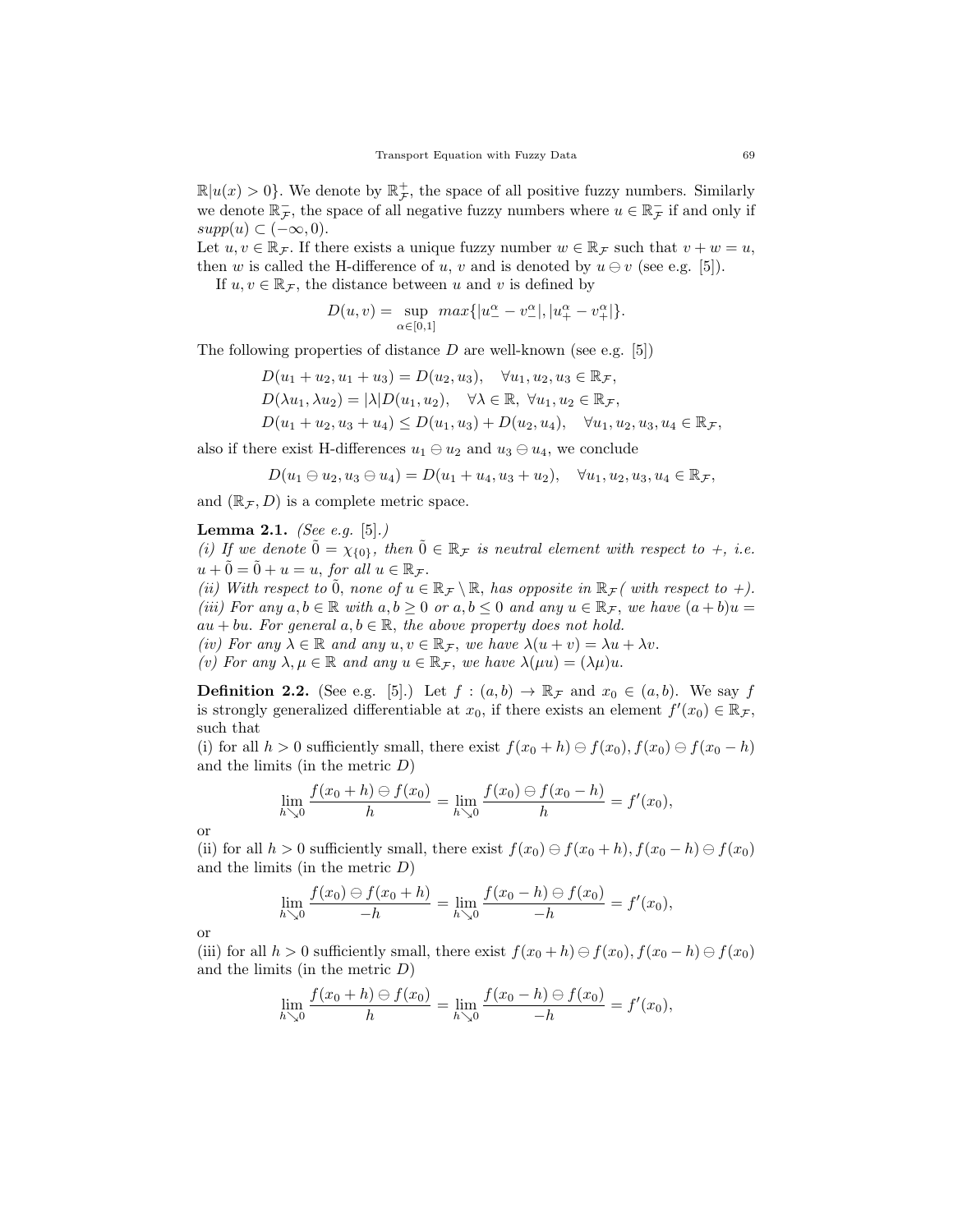(iv) for all  $h > 0$  sufficiently small, there exist  $f(x_0) \ominus f(x_0 + h)$ ,  $f(x_0) \ominus f(x_0 - h)$ and the limits (in the metric  $D$ )

$$
\lim_{h \searrow 0} \frac{f(x_0) \ominus f(x_0 + h)}{-h} = \lim_{h \searrow 0} \frac{f(x_0) \ominus f(x_0 - h)}{h} = f'(x_0).
$$

**Remark 2.3.** We say that a function is  $(i)$ -differentiable if it is differentiable as in the above Definition 2.2(i), and similarly we can define  $(ii)$ ,  $(iii)$  and  $(iv)$ differentiability at  $x_0$ .

Remark 2.4. In this paper, for the integral concept, we will use the fuzzy Riemann integral, see [5].

**Lemma 2.5.** ( See [5].) Let  $f : [a, b] \to \mathbb{R}_{\mathcal{F}}$  be a continuous fuzzy-valued function. Then  $F(x) = \int_a^x f(t)dt$  is (i)-differentiable and we have  $F'(x) = f(x)$ .

**Theorem 2.6.** ( See [4].) For  $t_0 \in \mathbb{R}$ , the fuzzy differential equation  $y' = g(t, y)$ ,  $y(t_0) = y_0 \in \mathbb{R}_{\mathcal{F}}$  where  $g: \mathbb{R} \times \mathbb{R}_{\mathcal{F}} \to \mathbb{R}_{\mathcal{F}}$  is supposed to be continuous, is equivalent to one of the integral equations:

$$
y(t) = y_0 + \int_{t_0}^t g(s, y(t))ds, \ \forall [t_0, t_1],
$$

or

$$
y(t) = y_0 \ominus (-1) \int_{t_0}^t g(s, y(t)) ds, \ \forall [t_0, t_1],
$$

on some interval  $(t_0, t_1) \subset \mathbb{R}$ , depending on the strongly differentiability considered,  $(i)$  or  $(ii)$ , respectively.

**Lemma 2.7.** Let  $f : \mathbb{R} \times (0, \infty) \rightarrow \mathbb{R}_{\mathcal{F}}$  be strongly generalized differentiable w.r.t x. Suppose there exists a continuous real-valued function  $g(x,t)$  such that  $D(\frac{\partial f}{\partial x}(x,t), \chi_{\{0\}}) \leq g(x,t)$  for  $x \in \mathbb{R}, t \geq 0$ . Then  $F(x,t) = \int_0^t f(x,s)ds$  is strongly generalized differentiable w.r.t x and we have  $\frac{\partial F}{\partial x}(x,t) = \int_0^t \frac{\partial f}{\partial x}(x,s)ds$ .

*Proof.* Let  $f : \mathbb{R} \times (0, \infty) \to \mathbb{R}_{\mathcal{F}}$  with  $[f(x,t)]^{\alpha} = [f^{\alpha}(x,t), f^{\alpha}(x,t)]$  be (*i*)differentiable. We first notice that due to the our assumptions we have the following derivatives uniformly w.r.t  $\alpha$ .

$$
\frac{\partial}{\partial x} \int_0^t f_-^{\alpha}(x, s) ds = \int_0^t \frac{\partial f_-^{\alpha}}{\partial x}(x, s) ds, \n\frac{\partial}{\partial x} \int_0^t f_+^{\alpha}(x, s) ds = \int_0^t \frac{\partial f_+^{\alpha}}{\partial x}(x, s) ds.
$$

This fact yields

$$
\lim_{h \searrow 0} \frac{F(x+h,t) \ominus F(x,t)}{h} = \lim_{h \searrow 0} \frac{\int_0^t f(x+h,s)ds \ominus \int_0^t f(x,s)ds}{h}
$$

$$
= \lim_{h \searrow 0} \frac{\int_0^t (f(x+h,s) \ominus f(x,s))ds}{h}
$$

$$
= \int_0^t \lim_{h \searrow 0} \frac{f(x+h,s) \ominus f(x,s)ds}{h} = \int_0^t \frac{\partial f}{\partial x}(x,s)ds.
$$

or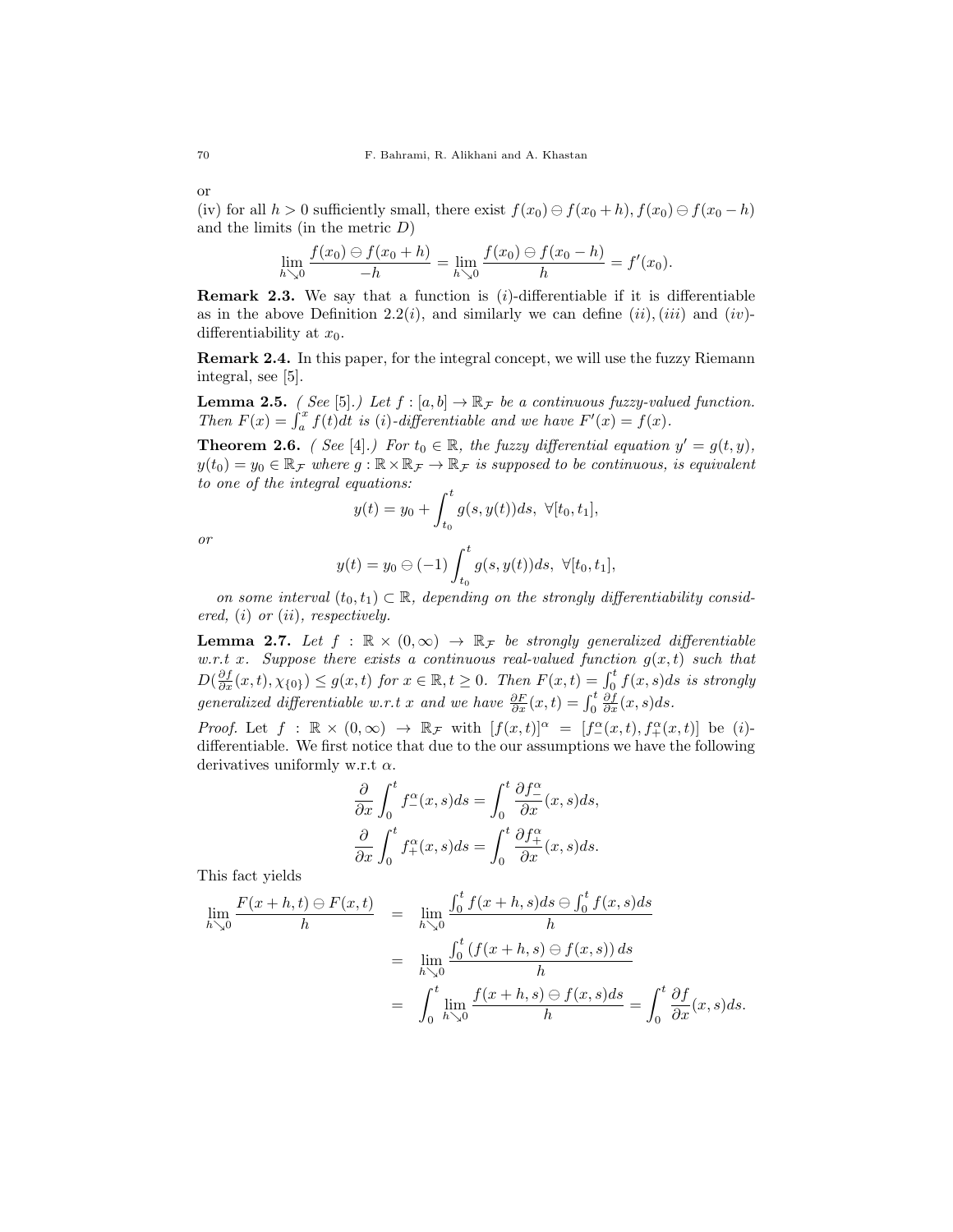It is easy to show for  $F(x, t) \ominus F(x - h, t)$ . In a similar way, we can prove the assertion for  $(ii)$ -differentiability.

**Lemma 2.8.** Let  $f : \mathbb{R} \times (0, \infty) \to \mathbb{R}_{\mathcal{F}}$  be a continuous fuzzy-valued function and  $b \in (0,\infty)$ . Then

$$
\lim_{h \searrow 0} \frac{1}{h} \int_{t}^{t+h} f(x + (t - s)b + hb, s) ds = f(x, t).
$$

*Proof.* Let  $(x, t) \in \mathbb{R} \times (0, \infty)$ ; for given  $\epsilon > 0$  there exists  $\delta_1 > 0$  such that for all  $0 \leq \alpha \leq 1$  and  $|x - y| < \delta_1, |t - s| < \delta_1$ , we have  $|f_-(y,t) - f_-(x,s)| <$  $\epsilon, |f_+^{\alpha}(y,t) - f_+^{\alpha}(x,s)| < \epsilon$ . Let  $\delta = \min\{\frac{\delta_1}{2b}, \delta_1\}$ . For  $|h| \leq \delta$ , we have

$$
\frac{1}{h} \int_{t}^{t+h} |f_{-}^{\alpha}(x+(t-s)b+hb,s) - f_{-}^{\alpha}(x,t)|ds \le \epsilon,
$$

and the same result is valid for  $f_+^{\alpha}$  for all  $\alpha \in [0, 1]$ . It shows that

$$
\lim_{h \searrow 0} D(\frac{1}{h} \int_{t}^{t+h} f(x + (t-s)b + hb, s)ds, f(x, t)) = 0.
$$

This completes the proof.

It is well-known that a fuzzy-valued function  $f:(a, b) \to \mathbb{R}_{\mathcal{F}}$  is (*i*)-differentiable if and only if the functions  $f_{-}^{\alpha}(x)$  and  $f_{+}^{\alpha}(x)$  are continuously differentiable with respect to x, uniformly with respect to  $\alpha \in [0,1]$ , provided that  $[(f_-^{\alpha})'(x), (f_+^{\alpha})'(x)]$ defines a fuzzy number  $f'(x) \in \mathbb{R}_{\mathcal{F}}$ . Similarly, f is (*ii*)-differentiable if and only if the functions  $f_{-}^{\alpha}(x)$  and  $f_{-}^{\alpha}(x)$  are continuously differentiable with respect to x, uniformly with respect to  $\alpha \in [0,1]$ , provided that  $[(f_+^{\alpha})'(x), (f_-^{\alpha})'(x)]$  defines a fuzzy number  $f'(x) \in \mathbb{R}_{\mathcal{F}}$ . In the following, we present a result only for existence of Hukuhara differences related to strongly generalized differentiability.

**Theorem 2.9.** Let  $f:(a,b)\to \mathbb{R}_{\mathcal{F}}$  be such that  $[f(x)]^{\alpha}=[f^{\alpha}(x), f^{\alpha}(x)].$  Suppose that real-valued functions  $f_{-}^{\alpha}$ ,  $f_{+}^{\alpha}$  are differentiable w.r.t x.

- (i) If the intervals  $[(f_-^{\alpha})'(x), (f_+^{\alpha})'(x)]$  for all  $\alpha \in [0,1]$  and  $x \in (a,b)$ , determine valid  $\alpha$ -cuts of a fuzzy number, then the H-differences  $f(x+h) \ominus f(x)$ and  $f(x) \ominus f(x-h)$  exist for all  $h > 0$  sufficiently small.
- (ii) If the intervals  $[(f_+^{\alpha})'(x), (f_-^{\alpha})'(x)]$  for all  $\alpha \in [0,1]$  and  $x \in (a,b)$ , determine valid  $\alpha$ -cuts of a fuzzy number, then the H-differences  $f(x) \ominus f(x+h)$ and  $f(x-h) \ominus f(x)$  exist for all  $h > 0$  sufficiently small.

Proof. We prove (i) in details and the proof of (ii) is similar. Indeed, we show that the following intervals

$$
[f_-^{\alpha}(x+h) - f_-^{\alpha}(x), f_+^{\alpha}(x+h) - f_+^{\alpha}(x)], \ \ \forall \alpha \in [0,1],
$$

are valid  $\alpha$ –cuts of a fuzzy number for any  $x \in (a, b)$ . For this end, let  $diam(f(x)) =$  $f_+^{\alpha}(x) - f_-^{\alpha}(x)$ . Since  $[(f_-^{\alpha})'(x), (f_+^{\alpha})'(x)]$  for all  $x \in (a, b)$ , determine a fuzzy number,  $(diam(f))'(x) = (f_+^{\alpha})'(x) - (f_-^{\alpha})'(x) \ge 0$ . This states that  $diam(f)$  is an nondecreasing function w.r.t x, i.e.,  $diam(f(x+h)) \geq diam(f(x))$  and we have

$$
f_{-}^{\alpha}(x+h) - f_{-}^{\alpha}(x) \le f_{+}^{\alpha}(x+h) - f_{+}^{\alpha}(x).
$$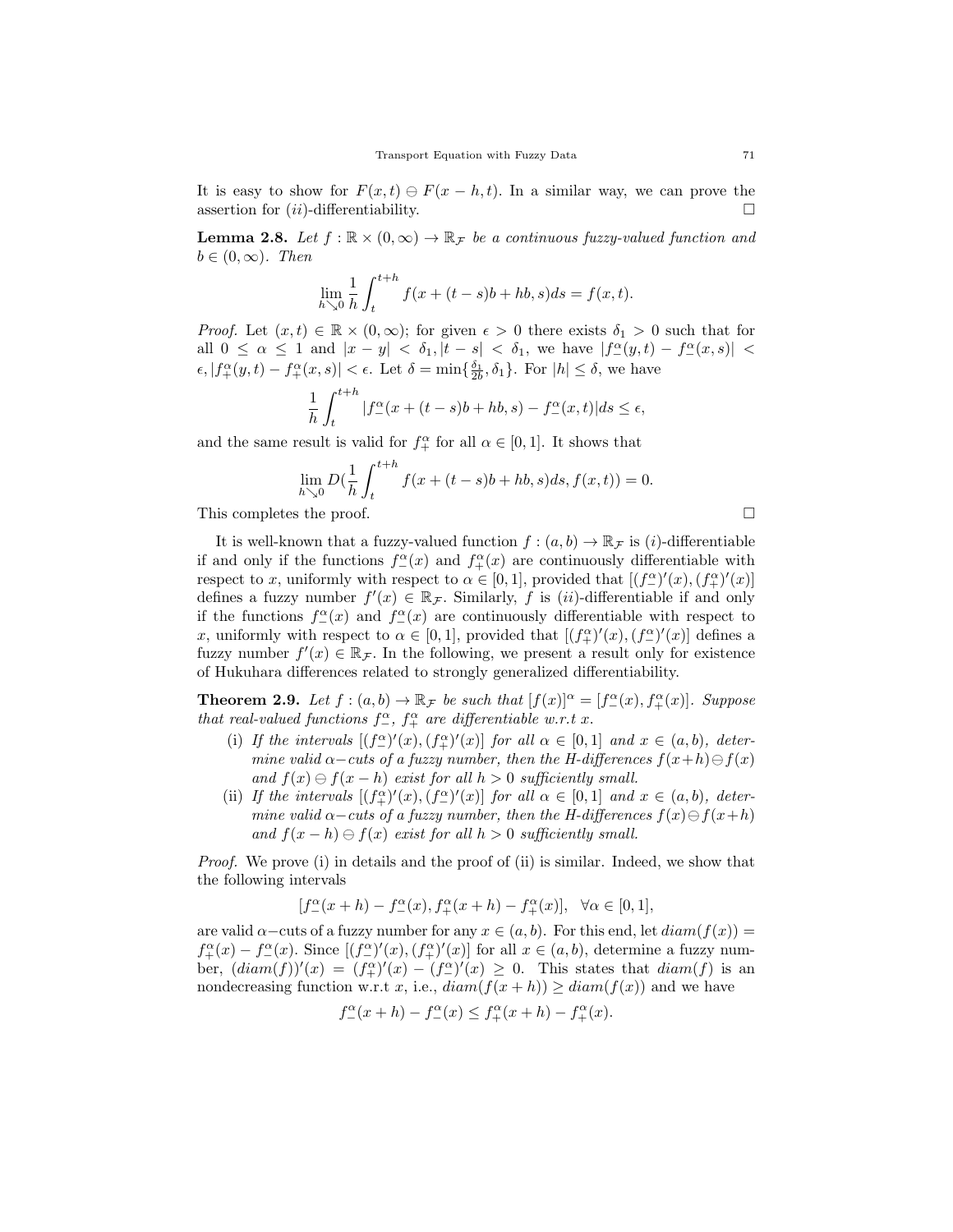Now let  $\alpha \leq \beta$ . Define  $G(x) = f^{\alpha}(x) - f^{\beta}(x)$ . Since  $[(f^{\alpha}_{-})'(x), (f^{\alpha}_{+})'(x)]$  forms a fuzzy number,  $(f_{-}^{\alpha})'(x)$  is nondecreasing w.r.t  $\alpha$ . Therefore we have  $G'(x) \leq 0$ which means that  $G$  is nonincreasing respect to  $x$  and then

$$
f_{-}^{\alpha}(x+h) - f_{-}^{\beta}(x+h) \le f_{-}^{\alpha}(x) - f_{-}^{\beta}(x).
$$

Thus  $f_{-}^{\alpha}(x+h) - f_{-}^{\alpha}(x)$  is nondecreasing respect to  $\alpha$ . Similarly we can show that  $f_+^{\alpha}(x+h) - f_+^{\alpha}(x)$  is nonincreasing w.r.t  $\alpha$ . This completes the assertion.  $\square$ 

**Remark 2.10.** The assertion is not correct if we replace differentiability of  $f^{\alpha}_{-}, f^{\alpha}_{+}$ on  $(a, b)$  with local differentiability at a certain point. For example

$$
f(x) = \begin{cases} (-1,0,1)(1+x^2\sin\frac{1}{x}), & x \neq 0, \\ (-1,0,1), & x = 0, \end{cases}
$$

where at point  $x = 0$  the  $[(f_-^{\alpha})'(0), (f_+^{\alpha})'(0)] = [0,0]$  defines a fuzzy number, while none of the H-differences exists for  $h > 0$  sufficiently small(see [3]).

### 3. Homogenous Transport Equation

In this section, we intend to study the transport of a mass without any source with a fuzzy initial value and a positive speed (it can be negative too):

$$
u_t = bu_x, \quad u(x,0) = g(x), \tag{1}
$$

where g is a fuzzy-valued function and b is a constant real number. We say  $u(x, t)$  is a solution of (1) on  $\mathbb{R}\times(0,\infty)$  if u is strongly differentiable with respect to x, t and it verifies  $(1)$ . We notice that when we say u is strongly differentiable with respect to  $x$  on  $\mathbb{R}$ , we mean that it is only differential with respect to a certain type of the derivatives stated in Definition  $(2.2)$  in the whole of the domain. Since a *(iii)*- or  $(iv)$ -differentiable fuzzy-valued function on  $\mathbb R$  is a real-valued function, we confine our attention only to  $(i)$ - or  $(ii)$ -differentiability in Definition (2.2). Our method is based on the constructive method in which we introduce the solution and examine that it verifies the problem.

**Theorem 3.1.** Suppose g is a strongly generalized differentiable function on  $\mathbb{R}$ . Then  $u(x,t) = g(x + bt)$  is a solution of (1) where b is a constant positive real number.

*Proof.* First, let g be (i)-differentiable. Then  $g(x + tb + bh) \ominus g(x + tb)$  and  $g(x + b)$  $tb) \ominus g(x + tb - bh)$  for h sufficiently small exist and we have

$$
u_t = \lim_{h \searrow 0} \frac{u(x, t + h) \ominus u(x, t)}{h} = \lim_{h \searrow 0} \frac{g(x + tb + bh) \ominus g(x + tb)}{h}
$$
  
= 
$$
\lim_{h \searrow 0} b \frac{g(x + tb + bh) \ominus g(x + tb)}{bh} = bg'(x + th).
$$

Similarly

$$
u_t = \lim_{h \searrow 0} \frac{u(x, t) \ominus u(x, t - h)}{h} = \lim_{h \searrow 0} \frac{g(x + tb) \ominus g(x + tb - bh)}{h}
$$
  
= 
$$
\lim_{h \searrow 0} b \frac{g(x + tb) \ominus g(x + tb - bh)}{bh} = bg'(x + th).
$$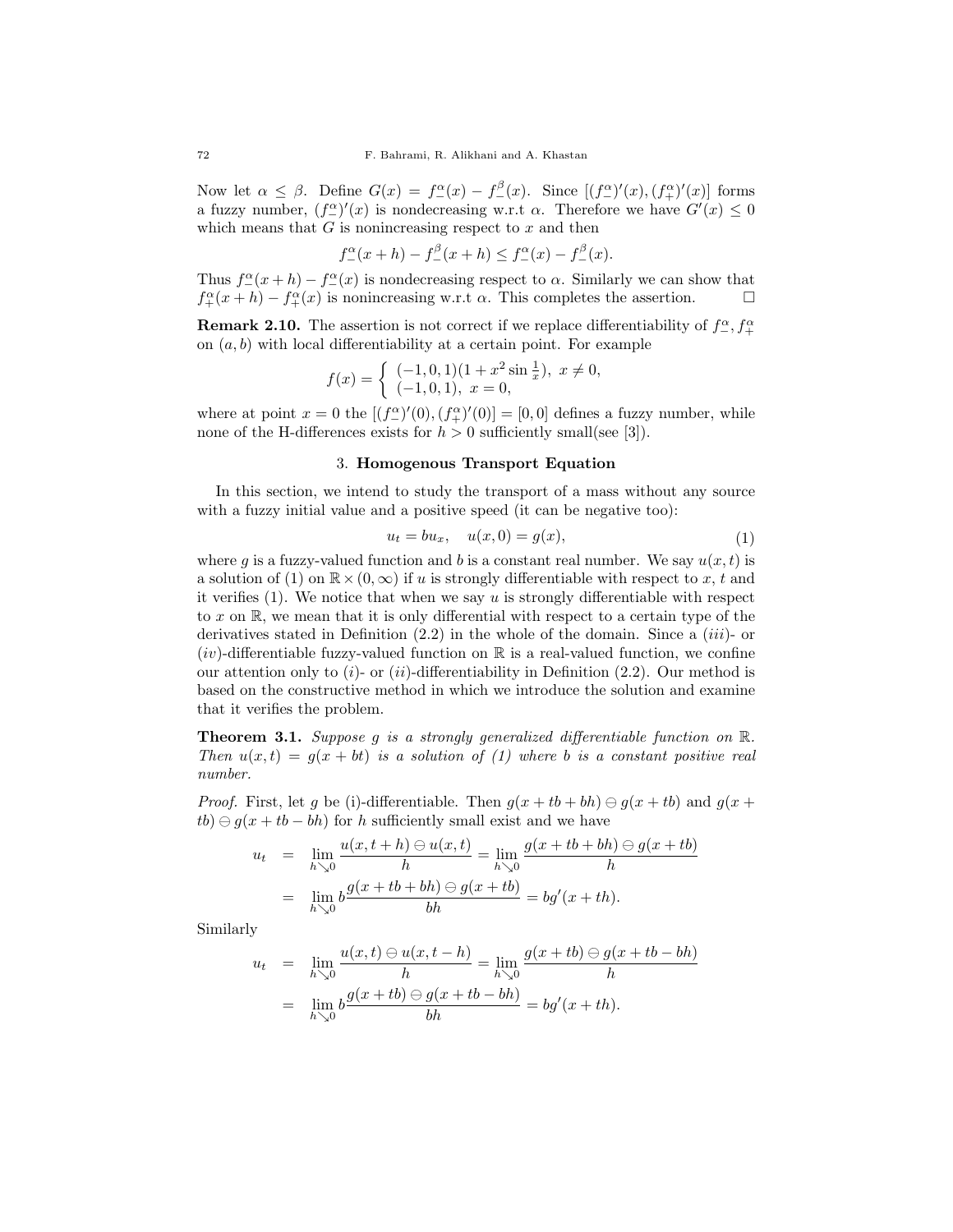On the other hand, we have

$$
u_x = \lim_{h \searrow 0} \frac{u(x+h,t) \ominus u(x,t)}{h} = \lim_{h \searrow 0} \frac{g(x+tb+h) \ominus g(x+tb)}{h}
$$
  
=  $g'(x+tb)$ .

The same argument can be given to  $\lim_{h\searrow 0} \frac{u(x,t)\ominus u(x-h,t)}{h}$  $\frac{u(x-h,t)}{h}$ . These conclude the (i)-differentiability of u w.r.t x and t. It is clear that u verifies the equation and initial condition. When  $g$  is  $(ii)$ -differentiable, similarly we can show that it is a solution.  $\Box$ 

# 4. Nonhomogeneous

In this section, we focus on the following nonhomogeneous fuzzy transport equation for which the function and initial value can be fuzzy

$$
u_t = bu_x + f(x, t) \text{ in } \mathbb{R} \times (0, \infty),
$$
  

$$
u(x, 0) = g(x),
$$
 (2)

where  $g$  and  $f$  are fuzzy-valued functions.

**Theorem 4.1.** Let  $f : \mathbb{R} \times (0, \infty) \to \mathbb{R}_{\mathcal{F}}$  be  $(i)$ -differentiable w.r.t x, t and let  $g: \mathbb{R} \to \mathbb{R}_{\mathcal{F}}$  and b is a positive real number.

(1) If g is  $(i)$ -differentiable, then

$$
u_1(x,t) = g(x+tb) + \int_0^t f(x+(t-s)b, s)ds,
$$

is a  $(i)$ -differentiable solution of  $(2)$ .

(2) If  $g$  is  $(ii)$ -differentiable, then

$$
u_2(x,t) = g(x+tb) \ominus (-1) \int_0^t f(x+(t-s)b, s)ds,
$$

is a (ii)-differentiable solution of  $(2)$  provided the H-difference exists.

*Proof.* First we suppose g is (i)-differentiable. We show that  $u_1(x, t)$  is (i)-differentiable and verifies the problem.

$$
\frac{\partial u_1}{\partial x}(x,t) = \lim_{h \searrow 0} \frac{u_1(x+h,t) \ominus u_1(x,t)}{h}.
$$

The above identity equals to

$$
= \lim_{h \searrow 0} \frac{\left(g(x+h+tb) + \int_0^t f(x+h+(t-s)b,s)ds\right) \ominus \left(g(x+tb) + \int_0^t f(x+(t-s)b,s)ds\right)}{h}.
$$

Therefore, we have

$$
\frac{\partial u_1}{\partial x}(x,t) = \lim_{\substack{\searrow 0}} \frac{u_1(x+h,t) \ominus u_1(x,t)}{h}
$$
  
= 
$$
\lim_{h \searrow 0} \frac{(g(x+h+tb) \ominus g(x+tb)) + (\int_0^t f(x+(t-s)b+h,s) \ominus f(x+(t-s)b,s)ds)}{h}
$$
  
= 
$$
g'(x+tb) + \lim_{h \searrow 0} \frac{1}{h} \int_0^t f(x+(t-s)b+h,s) \ominus f(x+(t-s)b,s)ds.
$$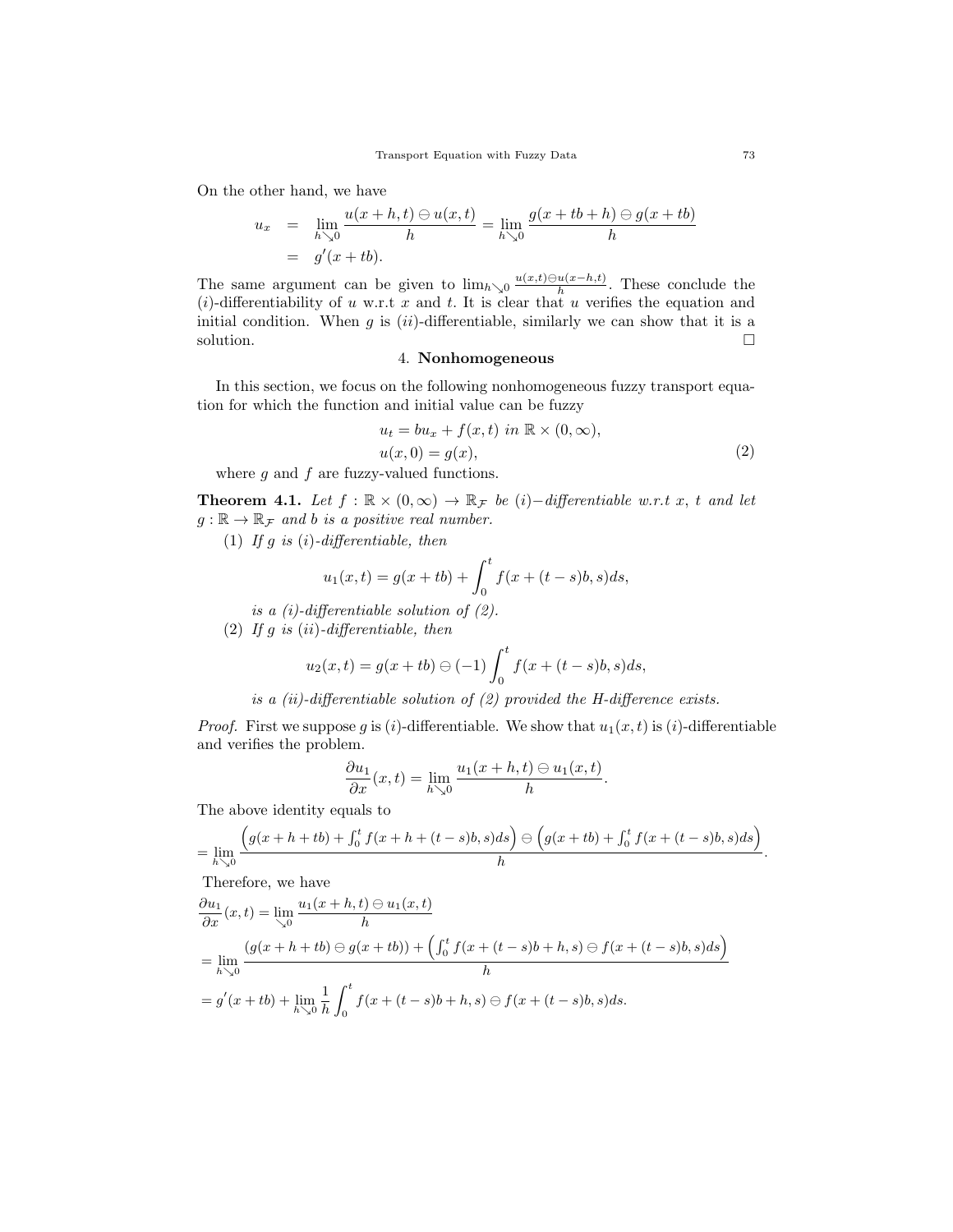Employing Lemma 2.7 and uniform assumptions, we deduce

$$
\frac{\partial u_1}{\partial x}(x,t) = g'(x+tb) + \int_0^t \frac{\partial f}{\partial x}(x+(t-s)b,s)ds.
$$

For derivative w.r.t  $t$ , from Lemma 2.8, we have

$$
\frac{\partial u_1}{\partial t} = \lim_{h \to 0} \frac{u_1(x, t+h) \ominus u_1(x, t)}{h}
$$
  
=  $bg'(x+tb) + \lim_{h \to 0} \frac{1}{h} \int_0^t f(x+(t-s)b+hb, s) \ominus f(x+(t-s)b, s) ds$   
+  $\lim_{h \to 0} \frac{1}{h} \int_t^{t+h} f(x+(t-s)b+hb, s) ds$   
=  $bg'(x+tb) + b \int_0^t \frac{\partial f}{\partial x}(x+(t-s)b, s) ds + f(x, t).$ 

Therefore,  $u_1$  is a  $(i)$ −differentiable solution of  $(2)$ . Now let g is  $(ii)$ -differentiable. By Theorem 4 in [4] and Lemma 2.7,  $u_2$  is  $(ii)$ differentiable w.r.t  $x$  and we have

$$
\frac{\partial u_2}{\partial x}(x,t) = g'(x+tb) + (-1) \int_0^t -\frac{\partial f}{\partial x}(x+(t-s)b, s)ds.
$$

Now we compute  $(ii)$ -derivative of  $u_2$  w.r.t t. First we have

$$
u_2(x,t) \ominus u_2(x,t+h) =
$$
  
=  $\left( g(x+tb) \ominus \int_0^t -f(x+(t-s)b, s)ds \right)$   
 $\ominus \left( g(x+tb+bh) \ominus \int_0^{t+h} -f(x+(t-s)b+hb, s)ds \right)$   
=  $(g(x+tb) \ominus g(x+tb+bh))$   
+  $\left( \int_0^{t+h} -f(x+(t-s)b+bh, s)ds \ominus \int_0^t -f(x+(t-s)b, s)ds \right)$   
=  $(g(x+tb) \ominus g(x+tb+bh))$   
+  $\int_0^t (-f(x+(t-s)b+bh, s) \ominus -f(x+(t-s)b, s)) ds$   
+  $\int_t^{t+h} -f(x+(t-s)b+bh, s)ds.$ 

Then multiplying with  $\frac{1}{-h}$  and passing to limit with  $h \to 0^+$ , we obtain

$$
\frac{\partial u_2}{\partial t}(x,t) = \lim_{h \searrow 0} \frac{u_2(x,t) \ominus u_2(x,t+h)}{-h}
$$
  
\n
$$
= bg'(x+tb)
$$
  
\n
$$
+ \lim_{h \searrow 0} \frac{1}{-h} \int_0^t -f(x+(t-s)b+hb,s) \ominus -f(x+(t-s)b,s)ds
$$
  
\n
$$
+ \lim_{h \searrow 0} \frac{1}{-h} \int_t^{t+h} -f(x+(t-s)b+hb,s)ds
$$
  
\n
$$
= bg'(x+tb) + b \int_0^t \frac{\partial f}{\partial x}(x+(t-s)b,s)ds + f(x,t).
$$

The similar argument can be given for another limit.  $\square$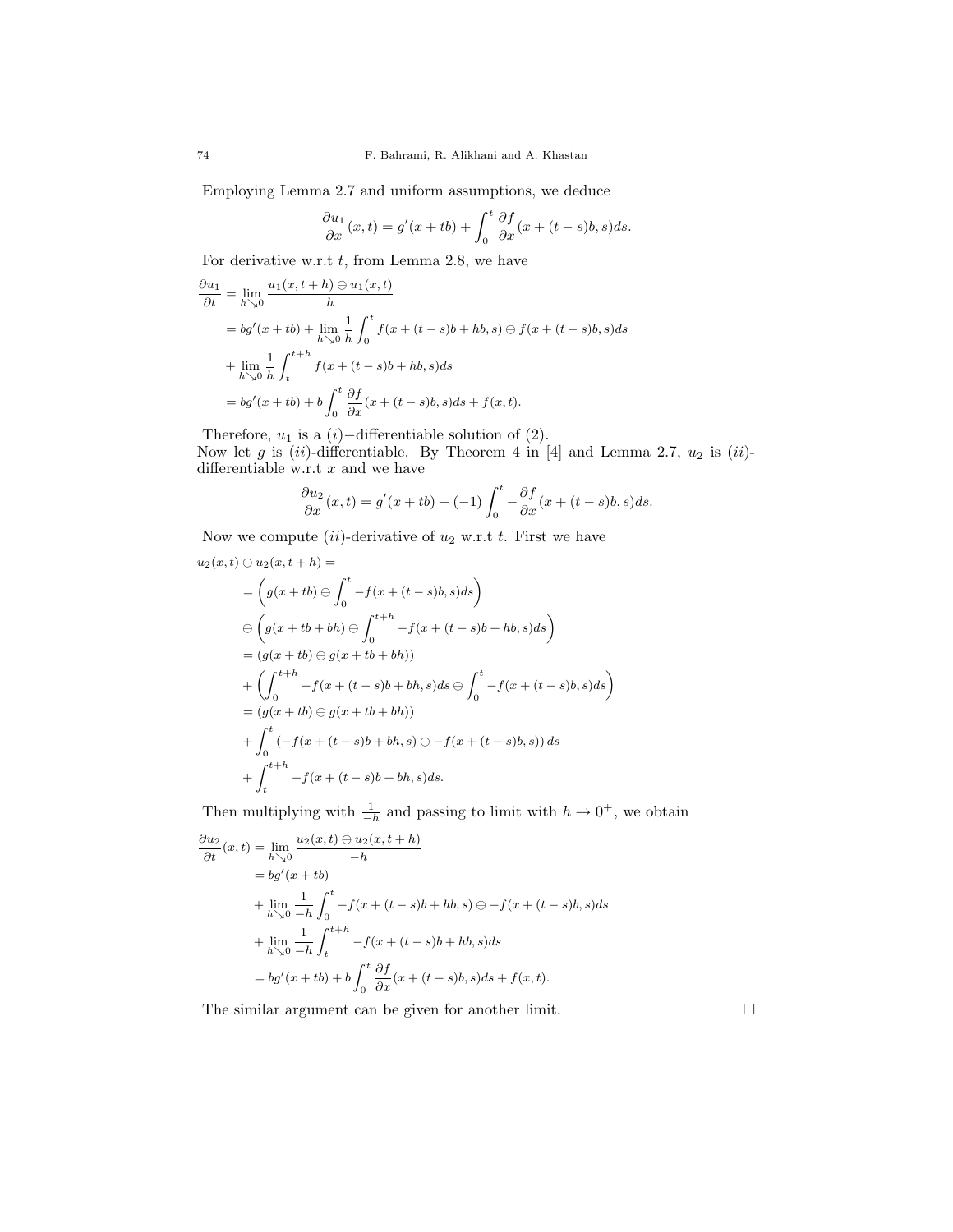### 5. Transport by Non-Precise Speed

In this section, we study the following homogeneous fuzzy transport equation for which the speed and initial value can be fuzzy

$$
u_t = bu_x \text{ in } \mathbb{R} \times (0, \infty),
$$
  

$$
u(x, 0) = c\mathfrak{g}(x),
$$
 (3)

where  $b, c \in \mathbb{R}_{\mathcal{F}}$  and  $\mathfrak{g}$  is a real-valued function.

In the following theorem, using Zadeh's extension principle, we fuzzify the real function  $\mathfrak{g} : \mathbb{R} \to \mathbb{R}$  to fuzzy function  $\tilde{\mathfrak{g}} : \mathbb{R}_{\mathcal{F}} \to \mathbb{R}_{\mathcal{F}}$ . Since  $\mathfrak{g}$  is a continuous function, we have  $[\tilde{\mathfrak{g}}(X)]^{\alpha} = \mathfrak{g}([X]^{\alpha})$ . For instance, let  $X = x + tb$  and  $\mathfrak{g}$  be nondecreasing function. Then we have

$$
[\tilde{\mathfrak{g}}(x+tb)]^{\alpha} = \mathfrak{g}([x+tb]^{\alpha}) = [\mathfrak{g}(x+tb^{\alpha}), \mathfrak{g}(x+tb^{\alpha})].
$$

**Theorem 5.1.** Suppose  $\mathfrak{g} \in C^2(\mathbb{R})$  is an integrable nonnegative monotone function and  $b, c \in \mathbb{R}_{\mathcal{F}}$ . Let  $\tilde{\mathfrak{g}} : \mathbb{R}_{\mathcal{F}} \to \mathbb{R}_{\mathcal{F}}$  be the Zadeh's extension of  $\mathfrak{g}$ . Consider

$$
u : \mathbb{R} \times (0, \infty) \to \mathbb{R}_{\mathcal{F}}
$$
  

$$
u(x, t) = c\tilde{\mathfrak{g}}(x + tb).
$$

- (i) If  $b, c \in \mathbb{R}^+$  and  $\mathfrak{g}, \mathfrak{g}'$  are nondecreasing functions, then u is (i)-differentiable w.r.t both  $t, x$  and it is a solution of  $(3)$ .
- (ii) If  $b \in \mathbb{R}^+$ ,  $c \in \mathbb{R}^+$  and  $\mathfrak g$  is nonincreasing and  $\mathfrak g'$  is nondecreasing function, then u is (i)-differentiable w.r.t t and (ii)-differentiable w.r.t x and satisfies (3).
- (iii) If  $b \in \mathbb{R}^+_F$ ,  $c \in \mathbb{R}^-_F$  and  $\mathfrak{g}, \mathfrak{g}'$  are nondecreasing functions, then u is (i)differentiable w.r.t both  $t, x$  and satisfies (3).
- (iv) If  $b, c \in \mathbb{R}^-$  and  $\mathfrak g$  is nonincreasing and  $\mathfrak g'$  is nondecreasing function, then u is (i)-differentiable w.r.t t and (ii)-differentiable w.r.t x and satisfies  $(3)$ .

*Proof.* Case (i): It is easy to check that  $\alpha$ -cuts  $[u]^\alpha = [c^\alpha_{-\alpha} \mathfrak{g}(x+tb^\alpha_{-}), c^\alpha_{+\beta} \mathfrak{g}(x+tb^\alpha_{+})]$ satisfy conditions in case (*i*)-Theorem 2.9. Indeed,  $[c_{\perp}^{\alpha}b_{\perp}^{\alpha}\mathfrak{g}'(x+tb_{\perp}^{\alpha}), c_{\perp}^{\alpha}b_{\perp}^{\alpha}\mathfrak{g}'(x+$  $tb^{\alpha}_{+}$ ] are valid  $\alpha$ -cuts of a fuzzy number. Then by Theorem 2.9, H-differences  $u(x, t+h) \ominus u(x, t)$  and  $u(x,t) \ominus u(x, t-h)$  exist. In a similar way, since  $[c<sup>\alpha</sup>_{\mathbf{S}} g'(x+h)]$  $(tb^{\alpha}_{-}), c^{\alpha}_{+} \mathfrak{g}'(x+tb^{\alpha}_{+})$ ] forms a fuzzy number, H-differences  $u(x+h,t) \ominus u(x,t)$  and  $u(x, t) \ominus u(x - h, t)$  exist.

Now we show that the following limits are uniformly with respect to  $\alpha \in [0,1]$ :

$$
\lim_{h \searrow 0} \frac{c^{\alpha} \mathfrak{g}(x + (t + h)b^{\alpha}) - c^{\alpha} \mathfrak{g}(x + tb^{\alpha})}{h} = c^{\alpha} b^{\alpha} \mathfrak{g}'(x + tb^{\alpha}), \tag{4}
$$

$$
\lim_{h \searrow 0} \frac{c_+^\alpha \mathfrak{g}(x + (t + h)b_+^\alpha) - c_+^\alpha \mathfrak{g}(x + tb_+^\alpha)}{h} = c_+^\alpha b_+^\alpha \mathfrak{g}'(x + tb_+^\alpha),\tag{5}
$$

$$
\lim_{h \searrow 0} \frac{c^{\alpha}_{-} \mathfrak{g}(x + t b^{\alpha}_{-}) - c^{\alpha}_{-} \mathfrak{g}(x + (t - h) b^{\alpha}_{-})}{h} = c^{\alpha}_{-} b^{\alpha}_{-} \mathfrak{g}'(x + t b^{\alpha}_{-}),
$$
\n(6)

$$
\lim_{h \searrow 0} \frac{c_+^\alpha \mathfrak{g}(x + t b_+^\alpha) - c_+^\alpha \mathfrak{g}(x + (t - h) b_+^\alpha)}{h} = c_+^\alpha b_+^\alpha \mathfrak{g}'(x + t b_+^\alpha). \tag{7}
$$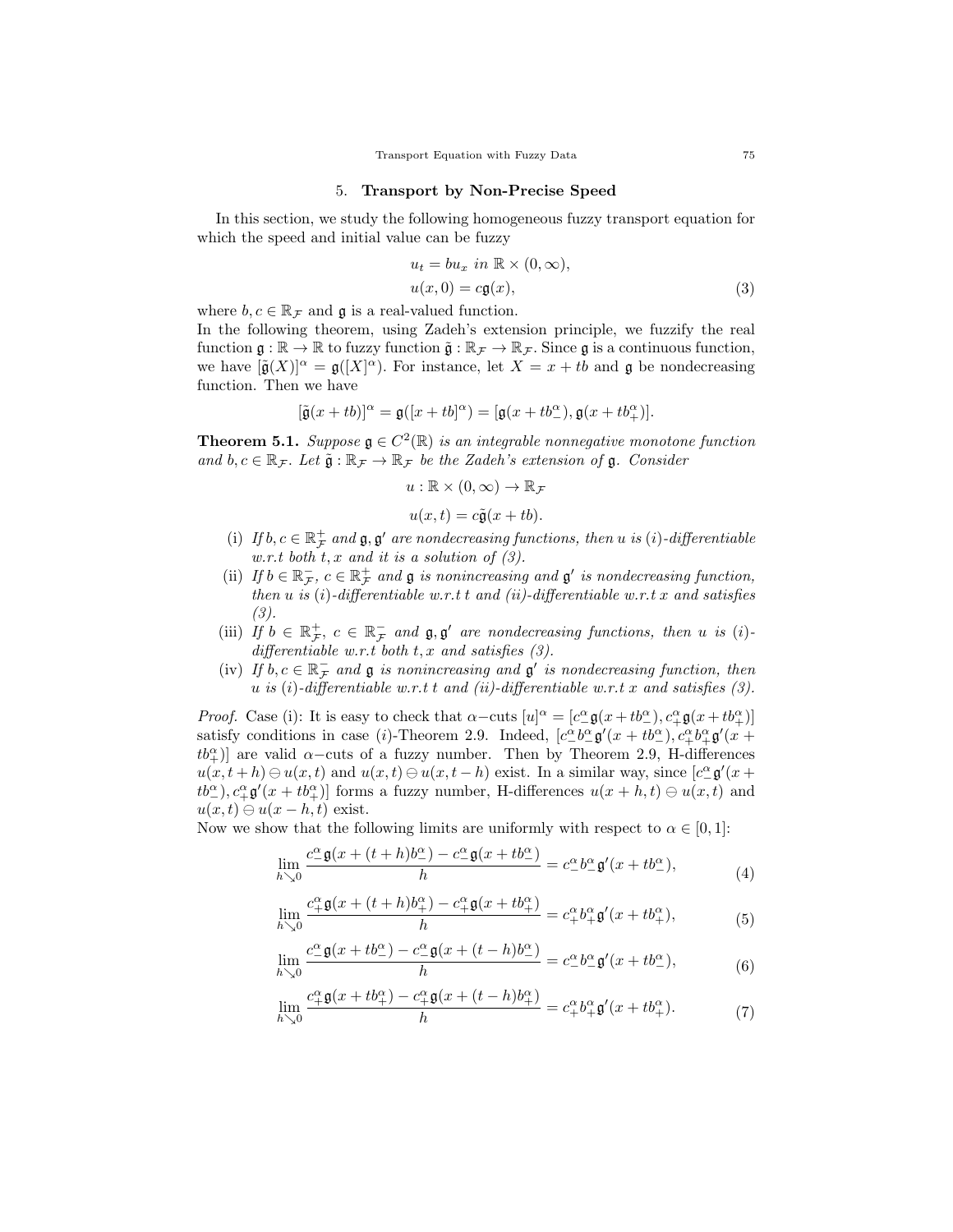For (4), we have

$$
\lim_{h \searrow 0} \sup_{\alpha \in [0,1]} \left| \frac{c^{\alpha} \mathfrak{g}(x + (t+h)b^{\alpha}) - c^{\alpha} \mathfrak{g}(x + tb^{\alpha})}{h} - c^{\alpha} b^{\alpha} \mathfrak{g}'(x + tb^{\alpha}) \right|
$$
\n
$$
= \lim_{h \searrow 0} \sup_{\alpha \in [0,1]} \left| c^{\alpha} b^{\alpha} \right| \left| \frac{\mathfrak{g}(x + (t+h)b^{\alpha}) - \mathfrak{g}(x + tb^{\alpha})}{hb^{\alpha}} - \mathfrak{g}'(x + tb^{\alpha}) \right|
$$
\n
$$
= \lim_{h \searrow 0} \sup_{\alpha \in [0,1]} \left| c^{\alpha} b^{\alpha} \right| \left| \mathfrak{g}'(x + tb^{\alpha} + \zeta(h,\alpha)) - \mathfrak{g}'(x + tb^{\alpha}) \right|
$$
\n
$$
= \lim_{h \searrow 0} \sup_{\alpha \in [0,1]} \left| c^{\alpha} b^{\alpha} \right| \left| \mathfrak{g}''(x + tb^{\alpha} + \eta(h,\alpha))\zeta(h,\alpha) \right|
$$

$$
= \lim_{h \searrow 0} \sup_{\alpha \in [0,1]} |c^{\alpha} \cdot b^{\alpha}||g''(x+tb^{\alpha} + \eta(h,\alpha))\zeta(h,\alpha)|
$$

$$
\leq \lim_{h \searrow 0} c_0 b_0^2 M(x, t) h = 0,
$$

where  $\zeta(h,\alpha)$  is a point on the line segment between 0,  $hb^{\alpha}_{-}$  and  $\eta(h,\alpha)$  is a point on the line segment between 0 and  $\zeta(h,\alpha)$ . And also,  $|b^{\alpha}_{-}| \leq \max\{|b^0_{-}|, |b^0_{+}|\} = b_0$ and  $|c^{\alpha}_{-}| \le \max\{|c^0_{-}|, |c^0_{+}|\} = c_0$ , for all  $\alpha \in [0, 1]$ . Then

$$
x - (t + h)b_0 \leq x + tb^{\alpha}_{-} + \eta(h, \alpha)) \leq x + (t + h)b_0
$$
,  $|\mathfrak{g}''(x + tb^{\alpha}_{-} + \eta(h, \alpha))| \leq M(x, t)$ . This concludes that  $[u_t(x, t)]^{\alpha} = [c^{\alpha}_{-}b^{\alpha}_{-} \mathfrak{g}'(x + tb^{\alpha}_{-}), c^{\alpha}_{+}b^{\alpha}_{+} \mathfrak{g}'(x + tb^{\alpha}_{+})]$ . The proof of other cases (5)-(7) are similar. Finally we deduce  $u_t = bu_x$  with  $u(x, 0) = c\mathfrak{g}(x)$ . In the case (ii), according to Zadeh's extension principle,  $\alpha$ -level sets u is defined as

$$
[u]^\alpha = [c^\alpha_-\mathfrak{g}(x+tb^\alpha_+), c^\alpha_+\mathfrak{g}(x+tb^\alpha_-)].
$$

Also since  $\mathfrak{g}'$  is non-positive function, then  $[c_{-}^{\alpha}b_{+}^{\alpha}\mathfrak{g}'(x+tb_{+}^{\alpha}), c_{+}^{\alpha}b_{-}^{\alpha}\mathfrak{g}'(x+tb_{-}^{\alpha})]$  forms a fuzzy number. By Theorem 2.9, H-differences  $u(x, t + h) \ominus u(x, t)$  and  $u(x, t) \ominus$  $u(x, t-h)$  exist. In a similar way, since  $[c^{\alpha}_{+} \mathfrak{g}'(x+tb^{\alpha}_{-}), c^{\alpha}_{-} \mathfrak{g}'(x+tb^{\alpha}_{+})]$  forms a fuzzy number, H-differences  $u(x, t) \ominus u(x + h, t)$  and  $u(x - h, t) \ominus u(x, t)$  exist.

In the case (iii), according to Zadeh's extension principle,  $\alpha$  level sets u is defined as

$$
[u]^\alpha=[c^\alpha_-\mathfrak{g}(x+tb^\alpha_+),c^\alpha_+\mathfrak{g}(x+tb^\alpha_-)].
$$

Also since  $\mathfrak{g}'$  is non-negative function, then  $[c_-^{\alpha} b_+^{\alpha} \mathfrak{g}'(x+tb_+^{\alpha}), c_+^{\alpha} b_-^{\alpha} \mathfrak{g}'(x+tb_-^{\alpha})]$  forms a fuzzy number. By Theorem 2.9, H-differences  $u(x, t + h) \ominus u(x, t)$  and  $u(x, t) \ominus$  $u(x, t-h)$  exist. In a similar way, since  $[c_{-}^{\alpha} \mathfrak{g}'(x+tb_{+}^{\alpha}), c_{+}^{\alpha} \mathfrak{g}'(x+tb_{-}^{\alpha})]$  forms a fuzzy number, H-differences  $u(x+h,t) \ominus u(x,t)$  and  $u(x,t) \ominus u(x-h,t)$  exist.

In the case (iv), according to Zadeh's extension principle,  $\alpha$ -level sets u is defined as

$$
[u]^\alpha=[c_-^\alpha \mathfrak{g}(x+tb_-^\alpha),c_+^\alpha \mathfrak{g}(x+tb_+^\alpha)].
$$

On the other hand, since  $\mathfrak{g}'$  is non-positive function, then  $[c_{-}^{\alpha}b_{-}^{\alpha}\mathfrak{g}'(x+tb_{-}^{\alpha}), c_{+}^{\alpha}b_{+}^{\alpha}\mathfrak{g}'(x+$  $\mathit{tb}^{\alpha}_{+}$ ] forms a fuzzy number. By Theorem 2.9, H-differences  $u(x, t+h) \ominus u(x, t)$  and  $u(x,t) \ominus u(x,t-h)$  exist. In similar way, since  $[c^{\alpha}_{+} \mathfrak{g}'(x+tb^{\alpha}_{+}), c^{\alpha}_{-} \mathfrak{g}'(x+tb^{\alpha}_{-})]$  forms a fuzzy number, H-differences  $u(x, t) \ominus u(x+h, t)$  and  $u(x-h, t) \ominus u(x, t)$  exist. □

Remark 5.2. As we see the uncertainty of the solution depends on the space variable  $x$  and time variable  $t$ . It means that the membership function of the solution changes with time. For example in the case (ii), at a point  $x$ , uncertainty of the solution increases with time and at time  $t$  uncertainty decreases when  $x$  increases.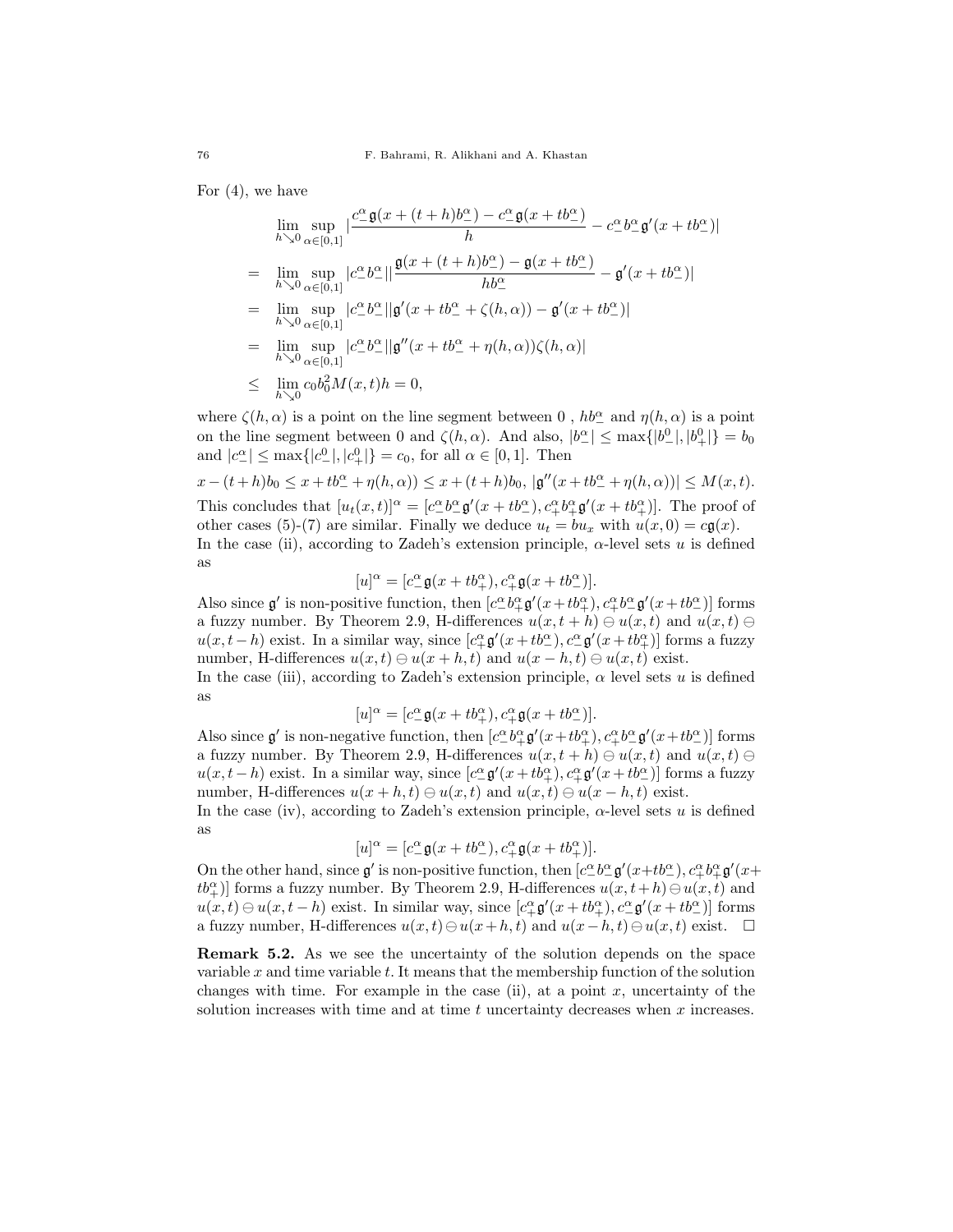Example 5.3. We examine a simple convection model of a pollutant on the surface of a narrow channel. A water stream of constant speed about  $b_0 = 2$  transports the pollutant along the negative direction of the  $x$  axis. We suppose the concentration of the pollutant at time  $t = 0$  is maximum at point  $x = 0$  about  $c_0$  and we only know it decays when x goes up as  $\exp(-x)$ . Now we are interested in mass concentration at any time  $t$  at point  $x$ . Since the speed and initial mass are not precise, we have to find the mass concentration  $u(x, t)$ , as a solution of the initial value problem (3) with  $b = (b_0 - a, b_0, b_0 + a), c = (c_0 - d, c_0, c_0 + d)$  and  $\mathfrak{g}(x) = \exp(-x)$ . As a measure of the uncertainty we have used the length of the 0-level set. So, if we say increasing uncertainty, we understand increasing length of the 0-level set. Then a and d can be large or small depending on the uncertainty varieties in the speed and initial value. For instance, let

$$
\mathfrak{g}(x) = \exp(-x), b = (-3, -2, -1), c = (1, 2, 3),
$$

then  $u(x, t) = c\tilde{\mathfrak{g}}(x + tb)$  is the solution with  $\alpha$ –cuts

$$
[u(x,t)]_{\alpha} = [c\mathfrak{g}(x+tb)]_{\alpha} = [(1+\alpha)\exp(-x+t(1+\alpha)),(3-\alpha)\exp(-x+t(3-\alpha))].
$$

Therefore, it is easy to check that  $diam(u(x, t))$  increases with t and decreases with x for any  $\alpha \in [0, 1]$ . For instance, for  $\alpha = 0$  we obtain (see Figure 1)

$$
u_{+}^{0}(x,t) - u_{-}^{0}(x,t) = 3 \exp(-x+3t) - \exp(-x+t).
$$



FIGURE 1. Diameter of the Solution for  $\alpha = 0$ 

It means the resulting mass concentration is precise for limited time and at infinity the results are non-precise.

Acknowledgements. This paper is published as a part of a research project supported by the University of Tabriz research affairs office.